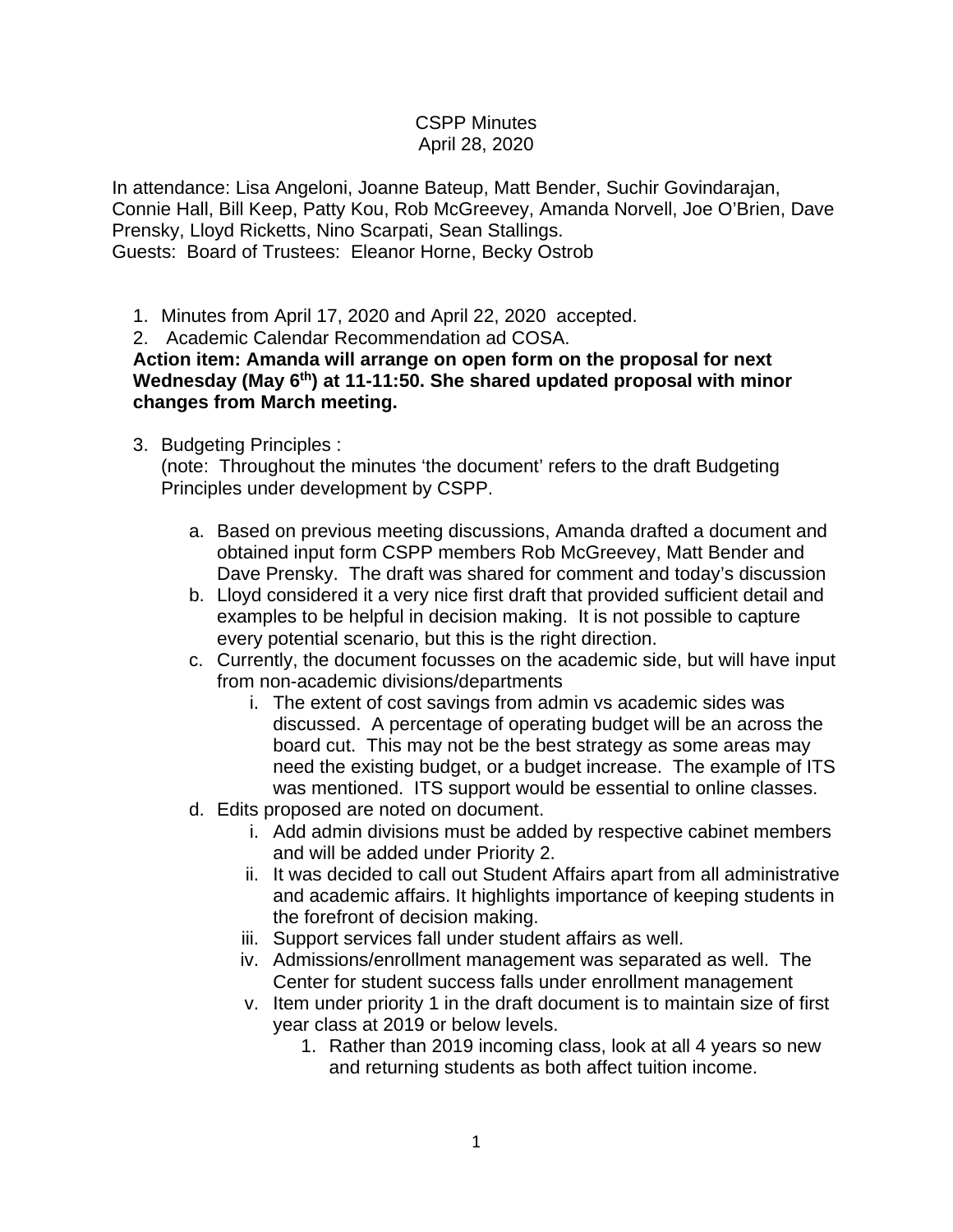- 2. Must also consider that an increase may be necessary for emergency planning to maintain tuition income.
- 3. Although Fall 2019 freshmen class mostly in place, we can look to increase transfers
- vi. Maintain graduation rate under Priority 1. Include "and provide support necessary".
- vii. Do we need to call out 'students at risk' who may need additional support services?
- viii. Should we add affordability for students to the list of items under priority 1?
	- 1. Decided to add to the 4 overarching principles as affordability is an even a greater issue now that families and students may have lost income.
- ix. Affordability led to discussion of the merit based system TCNJ has for awarding scholarships. It is not need-based. Should it be?
	- 1. The funds from the CARES act will go to students in need as a result of the pandemic and is being discussed now.
	- 2. Re-allocate more scholarship money to need instead of merit and develop principles to guide those decisions.
	- 3. Modify recruitment statement in the document to include: talented and intellectually curious, diversity; range of students that contribute to the vitality and learning environment of TCNJ.
	- 4. Use funds to incentivize students return or choice of TCNJ.
	- 5. Can target students that are not eligible for Low income options like Pell grants, etc., but have a gap in family support for college.

## **Action items for Cabinet members is to add sections for their respective administrative area.**

## **Action: Amanda will contact Cabinet members that are not members of CSPP**

- e. Where does this document go from here? How do we share the document? Do we need to garner testimony? This has to be done relatively quickly.
- f. The document is advisory from CSPP to the President at this stage. The President should then share it with the campus community.
- g. This further raises the question of transparency about decisions made based on these principles. Under item 4 on the document, add transparence as well as consultation to decision making.
- h. CSPP members should also take this back to our constituents.
- i. The document cannot approved today sicne we need additions from the Cabinet first.
- j. All budget decisions ultimately rest with the President.